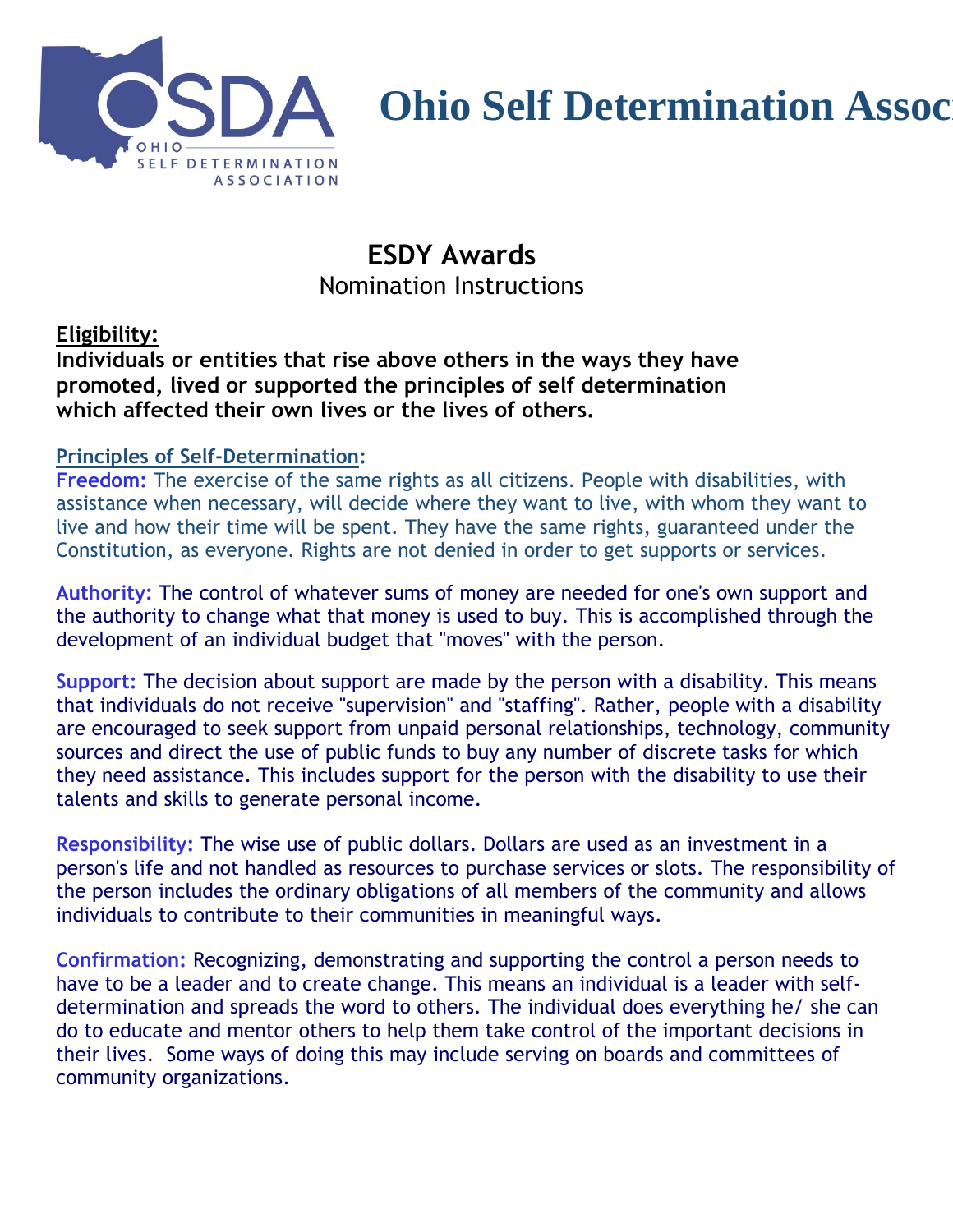**Ohio Self Determination Association**

## **What to Include:**

- ➢ Nominations should explain how the nominee demonstrates leadership and excellence in Principles of Self Determination by accomplishing **one or more of the five Principles** described above. Explain why the person you are nominating did more than any other person you know?
- ➢ Nominations should be **detailed and specific**, **providing examples** of when and how the person demonstrated the principles of selfdetermination.
- $\triangleright$  Limited the nomination to 800 words.
- ➢ **Include a Current Picture** of the Nominee

## Deadline:

- ➢ **Completed nominations are due by 5:00 p.m.** on **April 1st.**
- ➢ Send application to Mindy Garverick, Dynamic Pathways Inc., 6155 Huntley Road, Suite 1, Columbus, Ohio 43229 or [mgarverick@dpioh.com](mailto:mgarverick@dpioh.com)
- ➢ The Selection Committee will hold all nominations in confidence. **Please do not tell the person they are being nominated!!!**